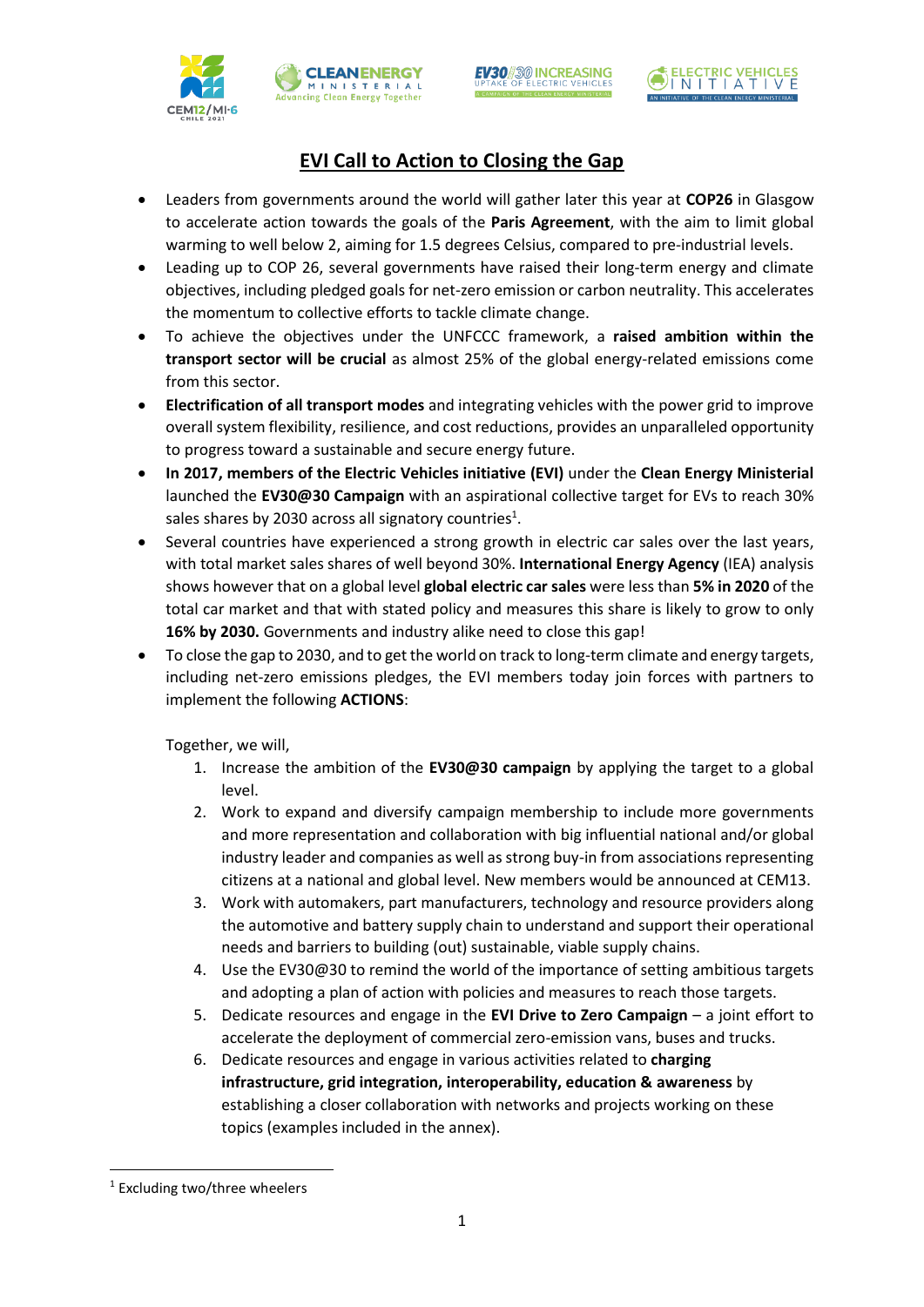





- 7. Further support the **EVI Pilot City Programme** as a platform for EVI members and subnational governments to discuss policies, with an aim to reach 100 cities by CEM13, including through the establishment of a closer collaboration with other relevant city networks working on electrification and sustainability.
- 8. Support the IEA, the EVI coordinator, by providing input to, and the review of, the IEA's **Global EV Outlook series,** to ensure it remains an important place for tracking global technology, market, and policy developments, and projecting EV deployment.
- 9. Broaden EVI's engagement and outreach by supporting the implementation of the **GEF-7 Global Programme on a Shift to Electro-mobility** and around 30 participating countries and international partners by providing knowledge products and peer support related to policies for light-duty and heavy duty-vehicles, charging infrastructure and grid integration as well as sustainable use of batteries.

Individually, members will act and inform on our actions under the current EV30@30 campaign in the following areas with the aim to improve tracking progress and highlighting priority areas for future exchange:

## o **Governments**

- **EXISTIME:** Existing EV deployment targets and rates;
- **Existing (and in development) regulatory frameworks;**
- Incentives and procurement programmes;
- Awareness and education activities
- Publicly accessible charging infrastructure, interoperability and grid integration;
- Special input for future activities by sharing information on:
	- success stories ;
	- identified challenges;
	- areas for further international collaboration/dialogue;
	- areas for further dialogue with the private sector.

## o **Industry**

- Targets (e.g. on EV sales and EV chargers deployment);
- Announcements;
- Special input for future activities, by sharing information on:
	- **•** success stories;
	- identified challenges;
	- areas for further dialogue with the public sector.

## o **Other organisations and partners**

- We agree on the importance of enhancing international cooperation, we will,
	- join forces and engage with EVI member countries and partners on the above action areas;
	- share information about ongoing activities and events through the EVI to identify areas of cooperation and synergies while avoiding duplication.

The IEA, the EVI Coordinator, will through its transport analysis continue to track policies, measures and other commitments to support the implementation of this Call the Action.